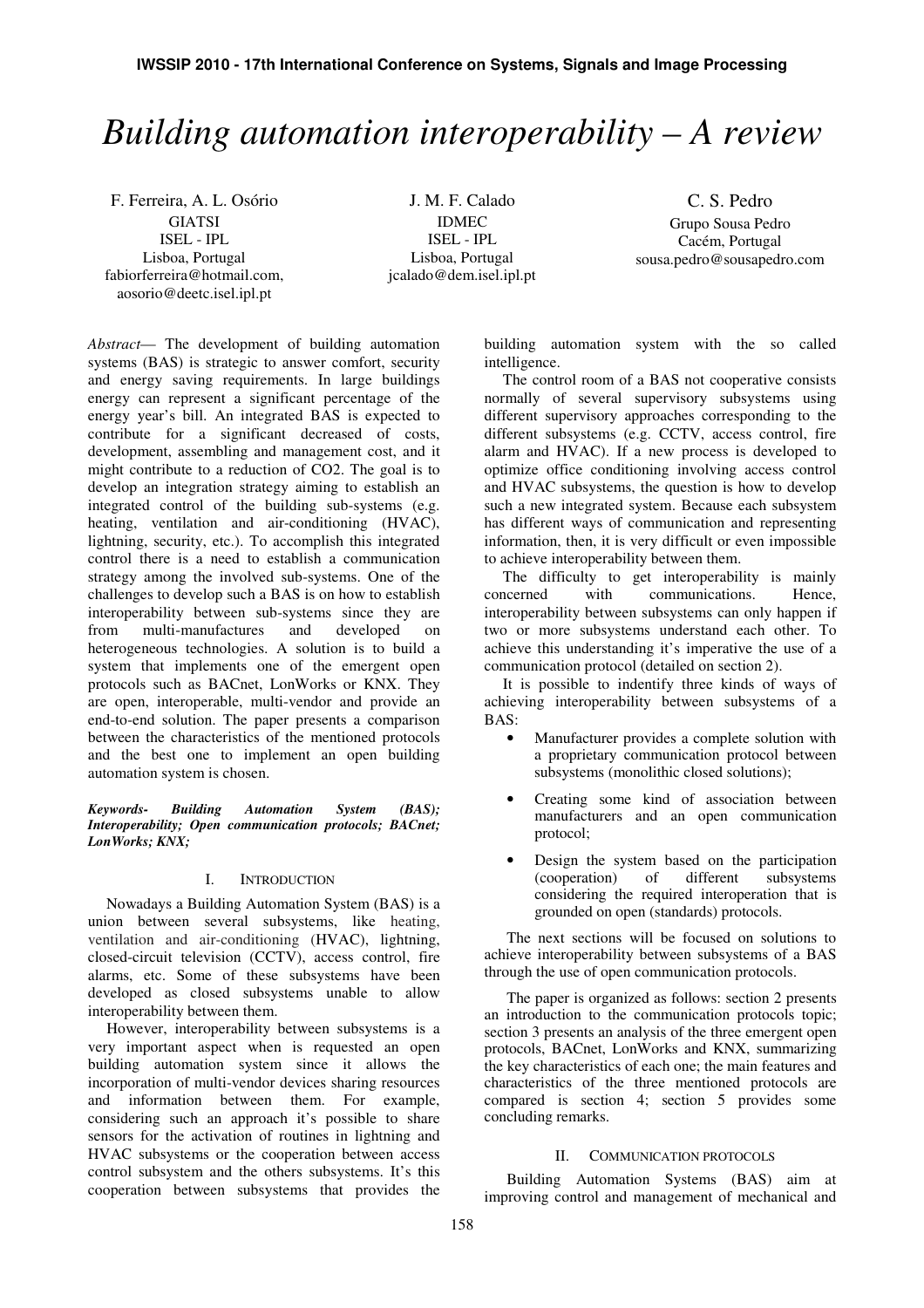electrical subsystems in buildings. The system functionality is broken up into three levels, as depicted in Figure 1. At the field level, the data is collected (measurement, counting, metering) and the process is controlled (switching, setting, positioning). The automation level encompasses the various aspects of automatic control, e.g., the execution of control loops. Global configuration and management tasks (e.g., visualization) are part of the management level functions.

Today, many different standards for BAS exist. The three most popular and well-known ones are KNX, LonWorks and BACnet. While these open standards are application-independent and can be used at all three levels, other standards are dedicated to the use at a single level. A mapping of the most important standards to the architectural levels in BAS is illustrated in Figure 1. It can be observed that both KNX and LonWorks are used predominantly at the field and automation level while BACnet is prevalent at the management and automation level [3].

Probably, as far as the performance of a BAS is concerned, may there are no differences between open and proprietary solutions. However, in fact open solutions offer numerous benefits including competitive bidding, consistent installation, consistent maintenance, system integration and interoperability, data acquisition and product interchangeability [1].



Figure 1. Standards in building automation [3]

#### *A. Proprietary protocols*

In general, the performances of proprietary protocols are acceptable for the meaning that they were build. Anyway, generally speaking the owner of such protocols has a monopoly of the corresponding algorithms used by the control system, the communication channel and, even sometimes the use of specific manufacturer's hardware is needed.

With this kind of protocol becomes unreasonable or even financially impossible after the initial investment on some specific manufacturer change to another or simply making two products of different manufacturers to communicate allowing interoperability. Furthermore, the development of cooperative solutions involving subsystems from different suppliers requires the participation of all of them contributing to proprietary (monolithic) solutions lacking this way from the competitiveness advantages.

Beyond the economical aspects, proprietary communication reveals incompatible with third parties software and hardware.

#### *B. Open protocols*

Open system architecture can deliver benefits far beyond any proprietary system. These benefits are derived from creating a totally integrated control network throughout an entire facility. The more integrated your control systems are the greater the saving for system installation and maintenance. Only with a fully integrated facility can benefit from data analysis products like energy management systems.

The open protocol goals and their definitions detailed have already been pointed out [1].

The use of open protocols is one viable solution to a sustainable BAS. A sustainable BAS is achievable with proper initial design considerations that include not only the use of open protocols, but also standardized Network Management tools and open access to product and training. Such requirements are detailed in [4].

## III. OPEN COMMUNICATION PROTOCOLS/SYSTEMS

BACnet, LonWorks and EIB/KNX are open systems claiming the ability to cover BA applications in their entirety. They all have achieved considerable significance in the worldwide market and are often chosen by both customers and system integrators for complete system solutions [2].

#### *A. BACnet*

The Building Automation and Control Networking Protocol (BACnet) was developed specifically to address the needs of building automation and control systems of all sizes and types. The development has been made by the American Society of Heating,<br>Refrigerating and Air-conditioning Engineers Air-conditioning (ASHRAE) project committee.

The most recent version of the standard is "BACnet—A Data Communication Protocol for Building Automation and Control Networks, ANSI/ASHRAE Std. 135, 2004".

BACnet is in constant development by the Standing Standard Project Committee (SSPC). BACnet Testing Laboratories (BTL) is another very important organization being responsible for the consistency of the diverse products of different manufacturers that implements BACnet. Hence, the interoperability between certified products is guaranteed.

Although BACnet supports four different *communication protocols.* In this paper is just named the two most implemented. Ethernet this technology is the most used worldwide and supports several types of media, UTP, fiber or even wireless. It can reach a velocity of 10 Gbps, which is normally used to form the network backbone. MS/TP (master-slave/token-passing) is defined for devices with lower requirements in terms of speed and runs at speeds of 1 Mbps or less over twisted pair wiring.

BACnet protocol uses only four of the seven layers of the Open Systems Interconnection (OSI) model detailed in [10].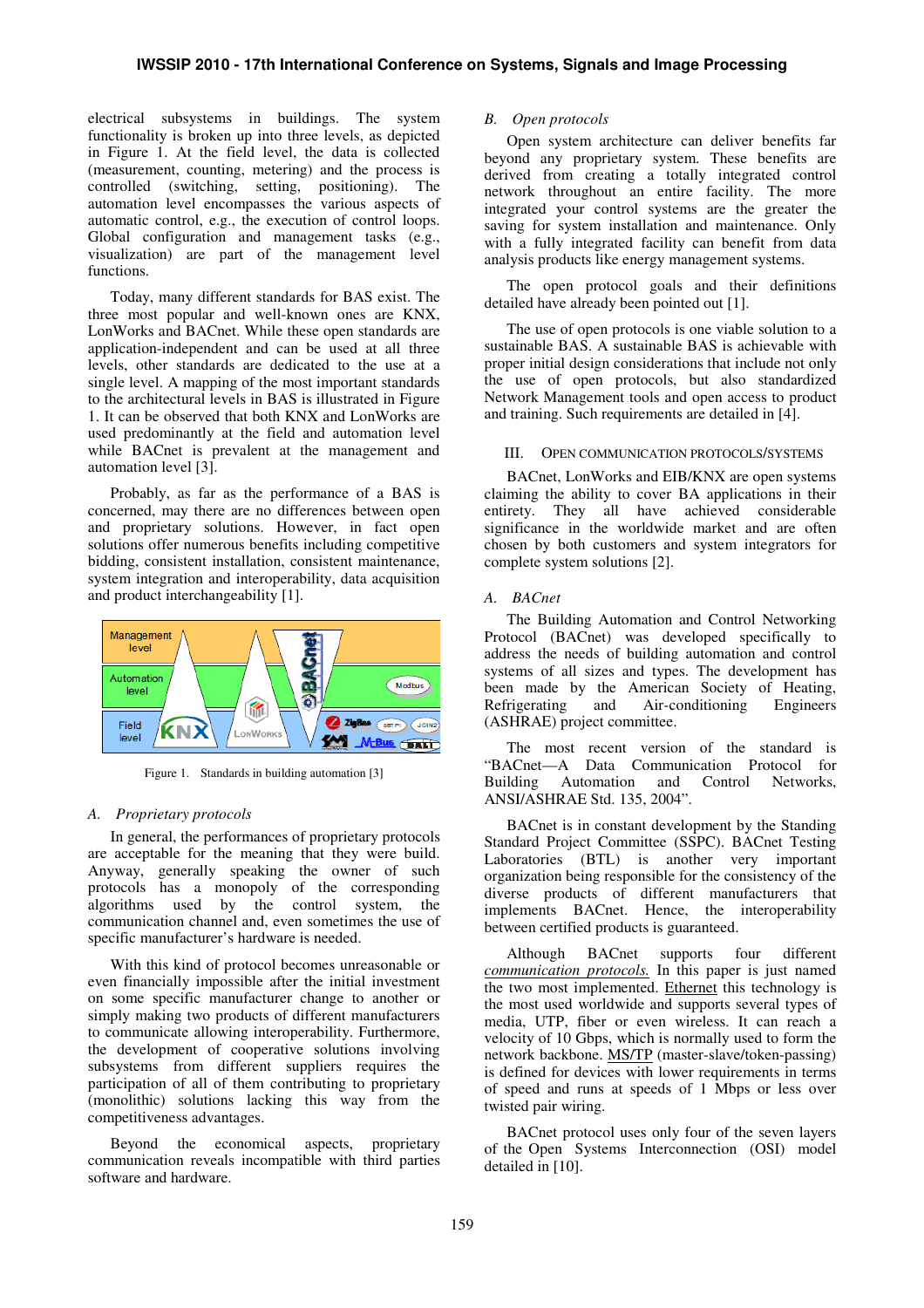All information in a BACnet system is represented in terms of objects. An object might represent information about a physical input or output, or it may represent a logical grouping of points that perform some function, such as a set point. An object is much like what is now commonly known as a "data point" in the HVAC community. Where an object differs from a data point is that a data point would typically have a single value associated with it, whereas an object consists of a number of prescribed properties.

A service is the mechanism that a building automation system uses to access a property or request an action from a BACnet object. Services are how one BACnet device gets information from another device, commands a device to perform certain actions (through its objects and properties, of course), or communicates events to other objects.

As a system developer or user, there is no need to be concerned with the execution or processing of service requests; these will be transparent and automatic.

# *B. LonWorks*

LonWorks is an event-triggered control network system. The system consists of the LonTalk communication protocol, a dedicated controller (Neuron Chip) and a network management tool [2].

The LonWorks system has been originally designed by Echelon Corp., and its communication protocol, LonTalk, was publish has ANSI/EIA standard 709 [1]. The authorized entity for components certification is LonMark, which in 2005 had already 600 certified components [1].

*LonTalk* is the unique protocol supported by this system. It supports the communication between all the components on the system network. Is a complete protocol that implements the 7 OSI model layers that is summarized in [6]. The LonTalk supports a variety of different communication media and different wiring topologies. Since it was designed as a generic control network, many protocol parameters are free to choose for the designer. To achieve interoperability, a number of communication *channel* profiles were defined. The most popular channel for building automation purposes is the 78.1 kb/s free topology TP profile (FT-10), which allows physical segments of up to 500 m using low-cost TP cable and more recently, building backbones turn from TP-1250 to IP tunneling mechanisms. Also known as LonWorks/IP, IP tunneling is readily supported as a standard channel for LonTalk. Both tunneling routers and fully IP-based LonWorks/IP nodes are used.

*Neuron Chip* is the main component of each node. It was specially created for the LonWorks system and on its core there are three processors. Two of them give support for the LonTalk protocol (NET, MAC) and the other for application purposes (APP). It's possible to associate these functions to each layer of the protocol.

LonWorks devices take advantage of the functions of the Neuron Chip and use it as the control processor. The Neuron Chip is a semiconductor device specifically designed for providing intelligence and networking capabilities to low-cost control devices. In the Neuron Chip three processors provide both communication and application processing capabilities [5].

For both unicast and multicast *communications*, a reliable transmission mode (acknowledged) with end-toend acknowledgments can be selected. In addition to the "one-shot" unacknowledged mode, an unacknowledgedrepeated mode is provided, where every transmission is automatically repeated a fixed number of times.

For an easier integration, the LonMark association created the standard network variable types *(SNVT)* comprising syntactic as well as semantic information, like the associated engineering unit. Over 60 functional profiles have already been published.

#### *C. KNX*

Konnex (KNX) has a technology and an association, is the result of the merge, in 2002, of three European technologies for home and building control; EIB (European Installation Bus), BatiBUS and EHS (European Home System) [7]. KNX is an international standard (ISO/IEC 14543). The standard management and certification is on the responsibility of the Konnex Association.

KNX provides the choice of different network media. It supports the use of twisted-pair, power line as well as a wireless solution called KNX Radio Frequency. Additionally, a simple form of IP tunneling is also available.

KNX networks are typically implemented following a two-tier model. Field networks can assure the communication with sensors, actuators and controllers that interact with the environment and perform measurements and control tasks. These field networks are interconnected by a common backbone where management nodes (e.g., operator workstation, logging server), that require a global view of the entire KNX network, are located.

At the field level, robustness and flexibility are the most important. Therefore, the KNX network media twisted-pair (TP) with all its benefits (e.g., free topology) as well as KNX Power line and KNX RF are well-established. At the backbone level, it is more common to use high performance network media. Today, a trend towards the use of IP based networks as backbone can be observed [8].

Data-points are used to perform or receive orders. They are connected forming a logical distributed network. This connection between components is called binding as detailed in [9].

Engineering-Tool-Software (ETS) is used to project the entire KNX network like creating the previously mentioned bindings.

# IV.OPEN COMMUNICATION PROTOCOLS COMPARISSON

TABLE I. summarizes the comparison between the three analyzed technologies, LonWorks, BACnet and KNX.

#### *Device Architecture*: